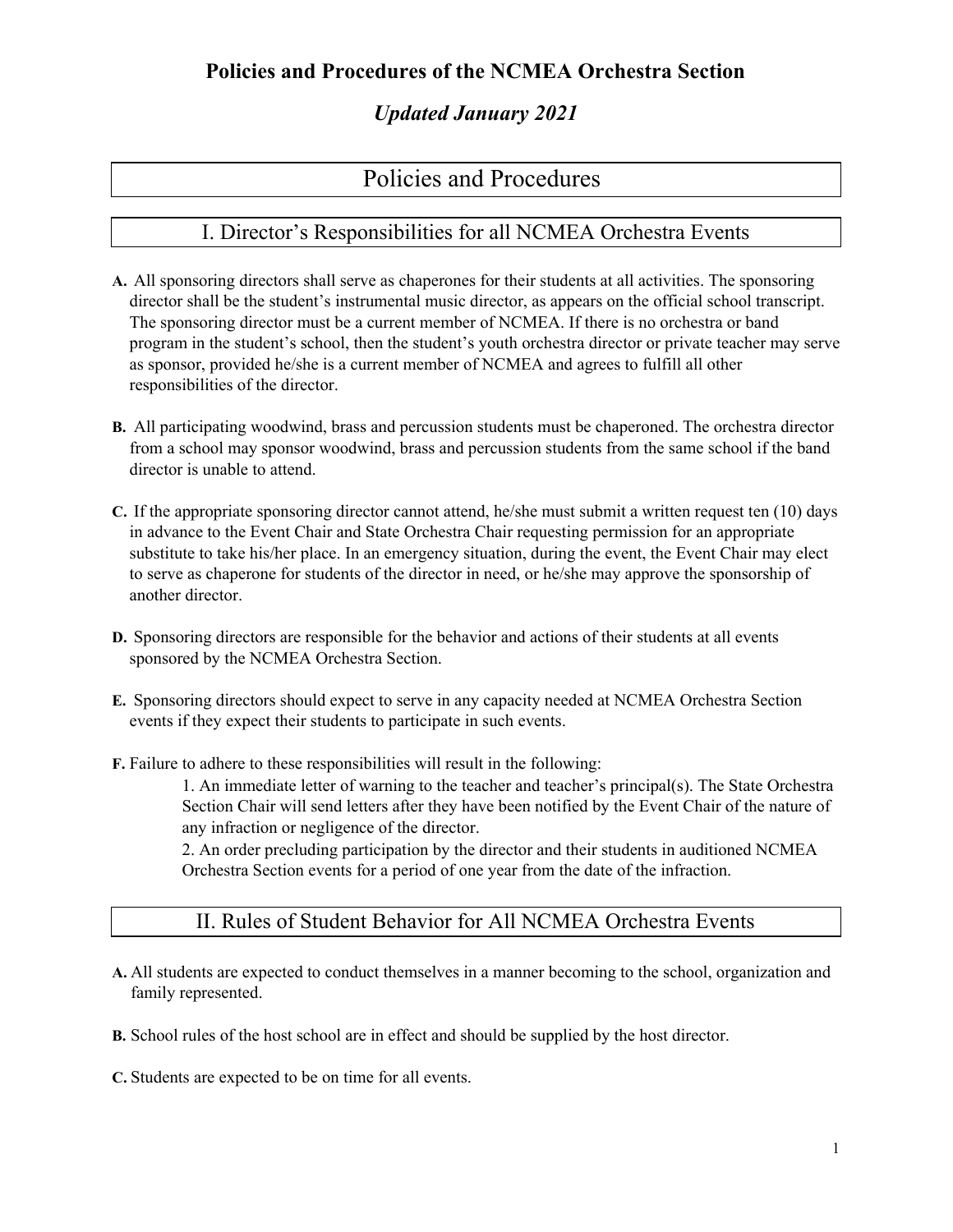# *Updated January 2021*

- **D.** Each student must attend every rehearsal in its entirety unless excused by the Event Chair. Students leaving the rehearsal or designated area without being excused are subject to suspension or reduction in seating order. Students must follow all curfews.
- **E.** Emergencies are the only excuses for tardiness at rehearsals. Tardiness may result in suspension or a reduction in seating order.
- **F.** Inappropriate attire, use of electronic devices, use of alcoholic beverages, illegal drugs, offensive or profane language, literature or gestures or failure to follow all curfews, may result in suspension from the event and possible suspension from future events sponsored by the NCMEA Orchestra Section.
- **G.** Students who have auditioned, been accepted, and have registered to participate in orchestra events must participate. Failure to do so will result in a forfeiture of the student's opportunity to participate in NCMEA Orchestra Section's Eastern or Western Jr. Region Orchestra, Eastern or Western Region Orchestra, and All-State Honors Orchestra events the following year. Illness and family emergency will be the only exceptions, which shall be approved on an individual basis by the Event Chair and State Orchestra Section Chair.
- **H.** Decisions such as suspension, reduction in seating order, or exceptions to regulations are the combined responsibility of the NCMEA State Orchestra Section Chair and the Event Chair.

## III. All-State Honors Orchestra

- **A. Scheduling:** The All-State Honors Orchestra will present a concert at the annual NCMEA In-Service Conference.
- **B. Elected Event Chair (State Chair-Elect)**: An honorarium of \$300.00 will be paid to the Event Chair. The responsibilities of the Event Chair are as follows:
	- **1.** Obtain a Conductor
	- **2.** Assist in the selection of the repertoire by confirming availability, difficulty, and how recently individual works have been performed.
	- **3.** Inform participating directors of dates, sites, fees, and registration deadlines.
	- **4.** Appoint an Event Site Host (usually someone from the immediate area in which the NCMEA In-Service Conference is held).
	- **5.** The NCHO Chair may appoint an Assistant Chair. This person serves as a point-person on the weekend of the clinic and assists the chair with logistical issues. The NCHO Assistant Chair will be compensated equal to two nights of housing at the NCMEA rate.
	- **6.** Obtain sponsoring directors to serve as string seating audition judges. Strings will be seated based upon auditions at the All-State Honors Orchestra Event. Woodwinds, brass and percussion will be seated based upon their All-State Orchestra audition.
	- **7.** Obtain the list of student performers from each Region Orchestra Event Chair in order to compile the All-State Honors Orchestra roster. Revisions may be made to the roster as deemed necessary.
	- **8.** Prepare a printed program for distribution to the orchestra members and the audience at the concert. Students should be listed alphabetically by last name.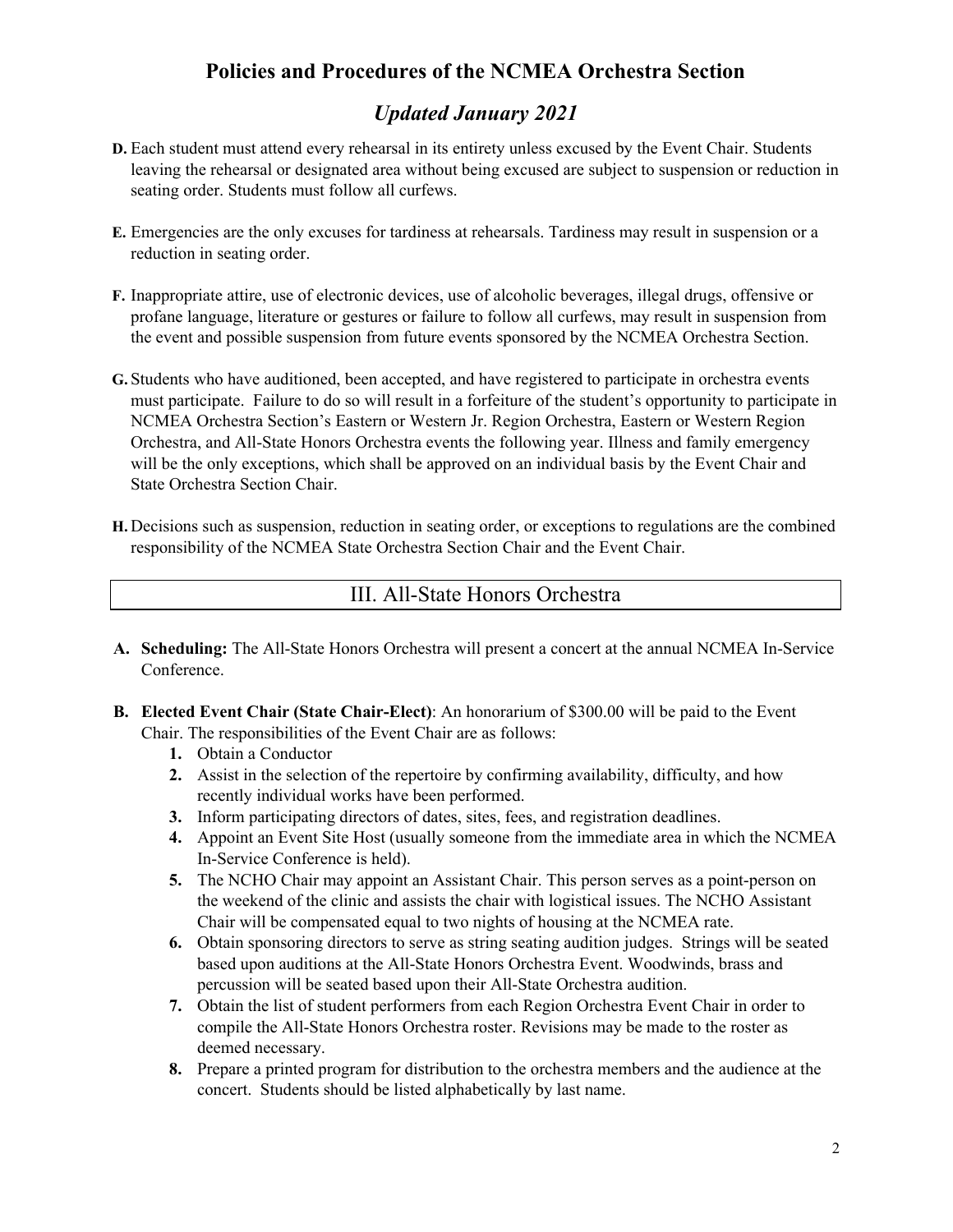# *Updated January 2021*

- **9.** Students should also be identified on programs by public or private school they attend, and not by private studios.
- **10.** Arrange for a recording of the concert that will be available for purchase by the participants, and if desired, a photograph of the orchestra.
- **11.** Prepare and submit a budget for All-State Honors Orchestra functions and activities. Provide a financial statement and forward all remaining funds to the NCMEA Executive Director after the performance.
- **12.** Provide facilities for registration of students and directors.
- **13.** Prepare and distribute an event schedule including rehearsal, breaks, meal times, etc. at registration. This schedule will be developed with the assistance of the conductors.
- **14.** Perform any other duties consistent with planning and organizing this event.
- **C. Event Site Host:** An honorarium of \$100.00 per day will be paid to the Event Site Host. The responsibilities of the Event Site Host are as follows:
	- **1.** Provide facilities for string seating auditions, sectional rehearsals, full orchestra rehearsals, and concert performance.
	- **2.** Provide percussion equipment, keyboard instruments and other rehearsal and concert equipment.
	- **3.** Ensure that recruiting of All-State Honors Orchestra participants by colleges and universities does not occur.
	- **4.** Communicate with the State Orchestra Chair and the Event Chair in order to resolve any problems that might arise.
- *D. Winds, Brass, and Percussion Auditions Chair*
	- *1. The Event Chair will appoint a winds, brass, and percussion audition chair (WBP Chair)..*
	- *2. WBP Chair will form a committee of 2 brass, 2 woodwinds and 2 percussionists from NCMEA Members to judge the wind, brass and percussion auditions.*
	- *3. Communicate with the Event Chair in order to resolve any problems that might arise.*

## **E. Student Participants**

- **1.** Membership: All-State Honors Orchestra participants will consist of the top-ranked players from the Region Orchestras who did not graduate the previous spring. String sections will be filled according to the number of qualified players and general orchestral balance. Wind, brass, and percussion sections will be filled according to the requirements of the music with the top-ranked players from each Region Orchestra who have not graduated the previous spring.
- **2.** Eligibility: In order for a student to participate in an All-State Honors Orchestra, he/she must be in the 10th, 11th or 12th grade. The string student must be a currently enrolled full-time member of his/her school orchestra, if one exists. Woodwind, brass or percussion players are eligible if they are currently enrolled full-time members of their school orchestra or band. Students who attend a school, which has a four (4) period day, must be enrolled and receive one (1) full credit. The student's instrumental director, as appears on the official school transcript, must be a current member of NCMEA. If there is no orchestra or band program in the student's school, then the student's youth orchestra director or private teacher may serve as sponsor, provided he/she is a current member of NCMEA and agrees to fulfill all other responsibilities of the director as detailed in section E, below. Student participants who are home-schooled must show proof of home-school status as part of his/her registration. The student must attend a school in North Carolina.
- **3.** Selection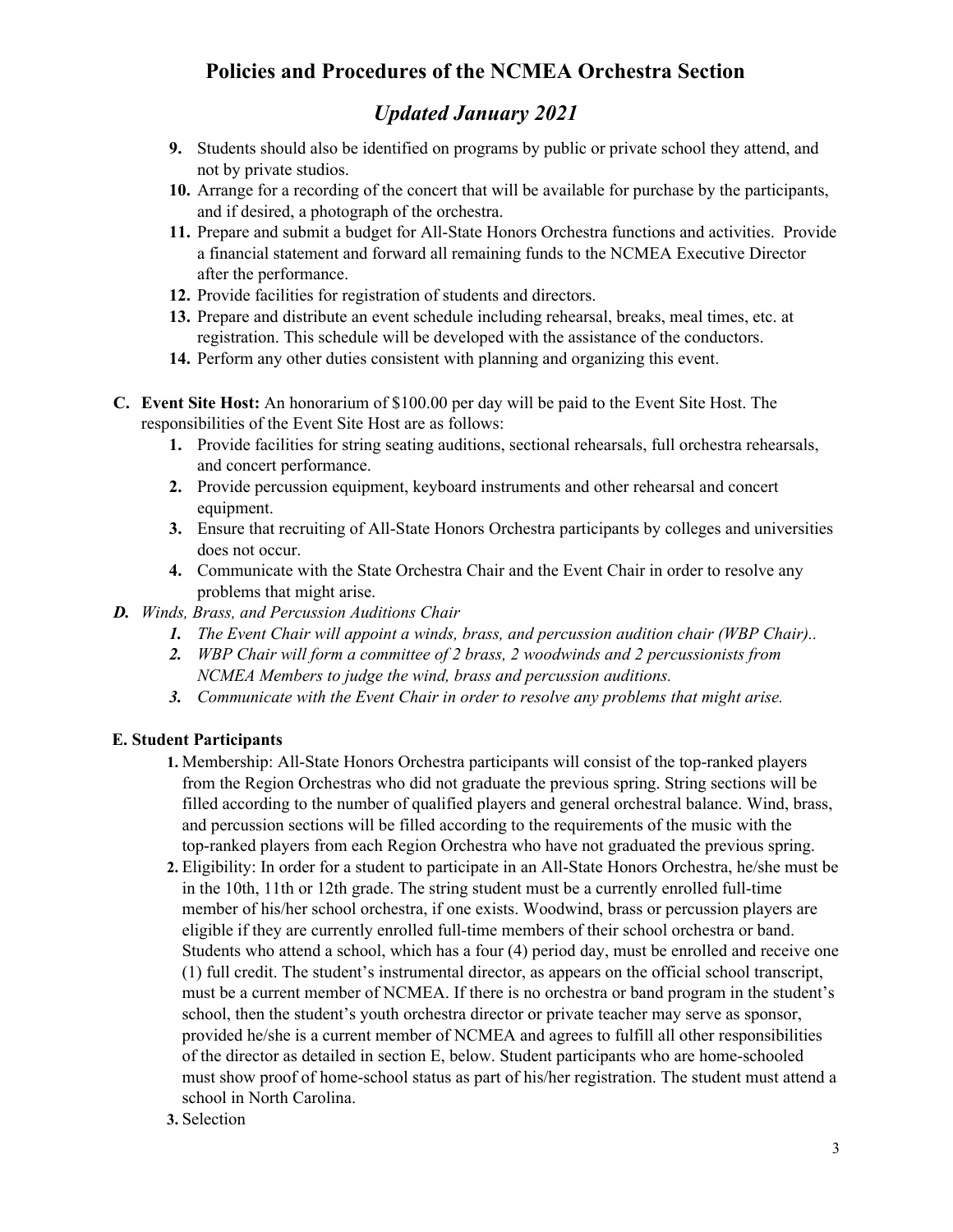## *Updated January 2021*

#### **a.** String Sections

**i.** Violins: A ranked list of all participating violinists (except seniors) will be compiled from the Regional Orchestras' seating charts. The top 12 violins from each region will play Violin I and the remaining 12 violins from each region will play Violin II.

**ii.** The top 8 violas, top 8 cellos, and top 5 basses from each region will be selected.

**iii.** All string players will re-audition for chair placement within their sections at the event using the All-State Honors Orchestra music. Students will be allowed one "restart" without penalty. Subsequent restarts should be assessed a penalty in each of the judges' scores.

**b.**Winds, Brass and Percussion Section

**i.** Selection: NCHO brass, woodwinds and percussion will be selected from the Western and Eastern Regional Orchestra Clinics as well as the students who audition for the NC All State Band. All students who are eligible must re-audition to be considered for the NC Honors Orchestra.

**ii.** Eligibility: All students who performed with the Western or Eastern Regional Honors Orchestra during the same calendar year as the NC Honors Orchestra are eligible to audition for that year's All-State Orchestra. All students who complete the audition for NC All State Band during the same calendar year as the NC Honors Orchestra are eligible to audition for that year's All-State Orchestra. **iii.** Audition Requirements: 11-12 All State Band Scales and the 11-12 All State Band Solo (same calendar year). Rubrics and Timing Requirements for both Scales and Solos are the same as the rubrics and timing requirements from the 11-12 All State Band Requirements. Ties are broken by total solo score, then by grade, then by judge's discretion.

**c.** Wind, Brass and Percussion Audition Adjudication

i. A Committee will be formed of 2 brass, 2 woodwinds and 2 percussionists from NCMEA Members to judge the wind, brass and percussion auditions. ii. Students will video record their scales and solo, upload the recording to private YouTube link for adjudication by July 1st.

iii. The auditions will be heard and seating order established by August 1st. This order will be given to the NCHO Clinic Chair for director notification.

#### **F. Director's Obligations**

**1.** Secure and certify all data necessary for each student's eligibility and participation and see that all deadlines are met. Applications must be submitted by the teacher and postmarked no later than the published deadline. Failure to do this will prevent the acceptance of the application except in unusual circumstances, which must be approved by the Event Chair and the State Orchestra Section Chair.

**2.** Personally register his/her students unless the Event Chair has approved a qualified substitute in advance. (See Article I).

**3. Financial Obligation:** Each director must pay all required fees by use of **school check, booster club check or cashier's check.**

**4.** Notify the Event Chair and his/her students where he/she may be reached in case of an emergency.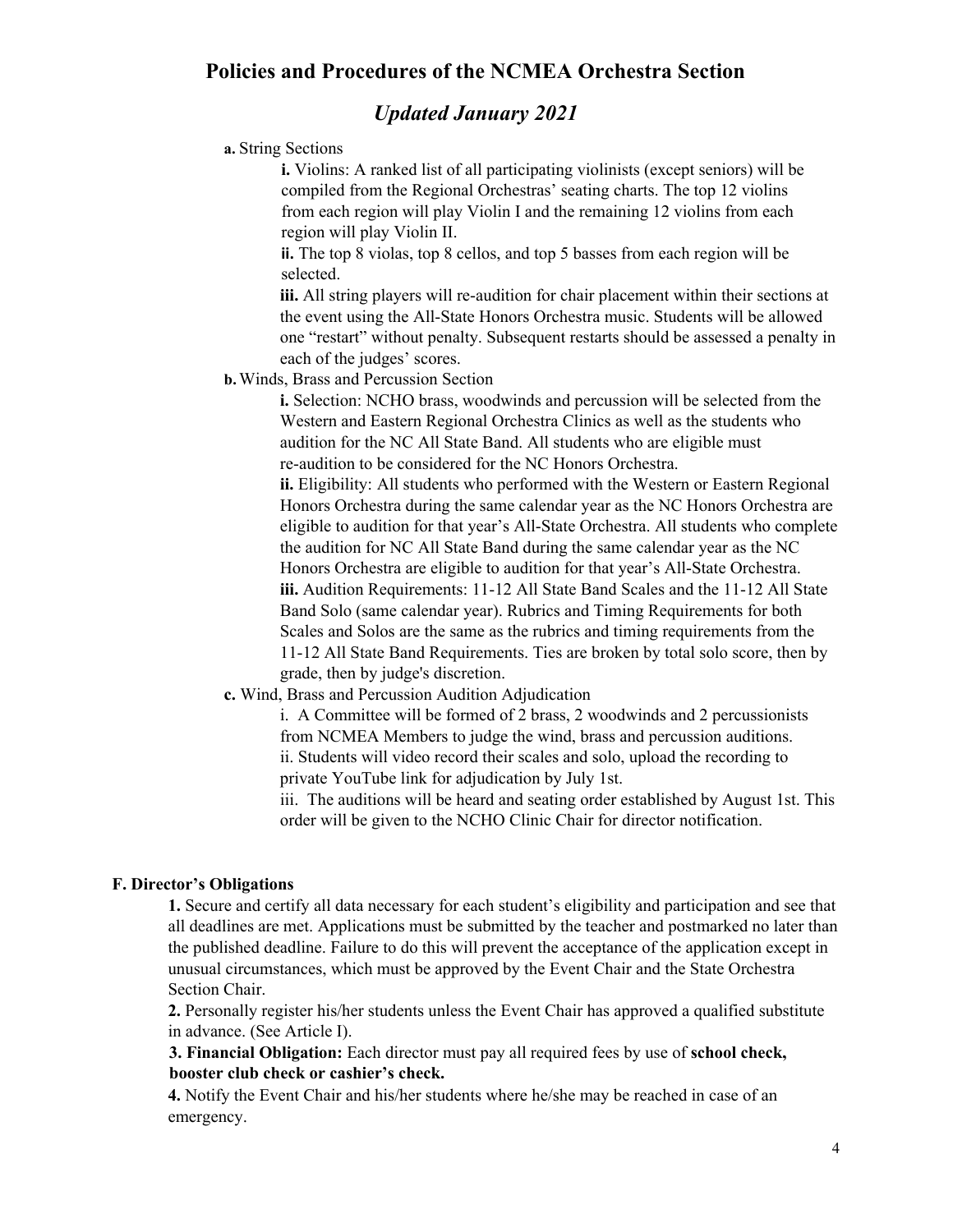# *Updated January 2021*

**5.** Accept responsibility for judging student auditions, as well as any other audition and event responsibilities as assigned.

**6**. Arrange transportation for his/her students to and from the event. Students are not permitted to drive their own cars, with the exception of students who live in the immediate area and who are not overnight guests.

**7**. Secure housing for their students.

**8**. Adhere to Article I of this document.

## IV. Eastern and Western Region Orchestras

NOTE: Due to COVID, for the 2020-21 School year only, the following proposal was approved in Nov. 2020. *"Regional auditions should be held during the second semester of the 2020-2021 school year. Student videos should be submitted no later than May 21st. Students will play a preselected scale, their selected minor scale, and a preselected excerpt from the required solo. Directors from each region will judge the* student videos from their region and select the top performers for participation in the 2021 Honors Orchestra."

- **A. Conductors**: The Region Event Chair will select the conductors. The Region Event Chair will solicit input from the region membership regarding appropriate conductors. Conductors shall be paid a daily rate that shall not exceed **\$600.00** per day plus expenses. This rate may be negotiated and set by the Region Event Chair. The Region Event Chair will provide the Conductor with a written agreement stating the daily rate and current NC State reimbursement rates.
- **B. Scheduling**: The Regional Orchestras shall perform in the spring of each year in the months of February or March.
- **C. Instrumentation:** The first orchestra in each region shall be a full orchestra. The second orchestra in each region event may be a string or full orchestra. This orchestra may be conducted by one of our North Carolina orchestra directors. The conductor of the second orchestra shall be paid the same daily rate and expenses as the conductor of the first orchestra.
- **D. Elected Event Chair (One for Each Region)**: An honorarium of \$300.00 will be paid to the Event Chair. The specific responsibilities of the Eastern and Western Region Orchestra Event Chair shall be determined by each region.
- **E. Elected Audition Chair:** An Honorarium of \$200.00 shall be paid to the Audition Chair. The responsibilities of the Audition Chair shall be determined by each region.
- **F. Audition Site Host**: An Honorarium of \$100.00 shall be paid to the Audition Site Host. The responsibilities of the Audition Site Host shall be determined by each region.
- **G. Event Site Host**: An Honorarium of \$l00.00 per day shall be paid to the Event Site Host. The Responsibilities of the Event Site Host are as follows:

#### **H. Student Participants**

**1. Eligibility**: In order for a student to audition for and/or to participate in a Region Orchestra, he/she must be in the 9th, 10th, 11th or 12th grade. The string student must be a currently enrolled full-time member of his/her school orchestra, if one exists. Woodwind, brass and percussion players are eligible if they are currently enrolled full-time members of their school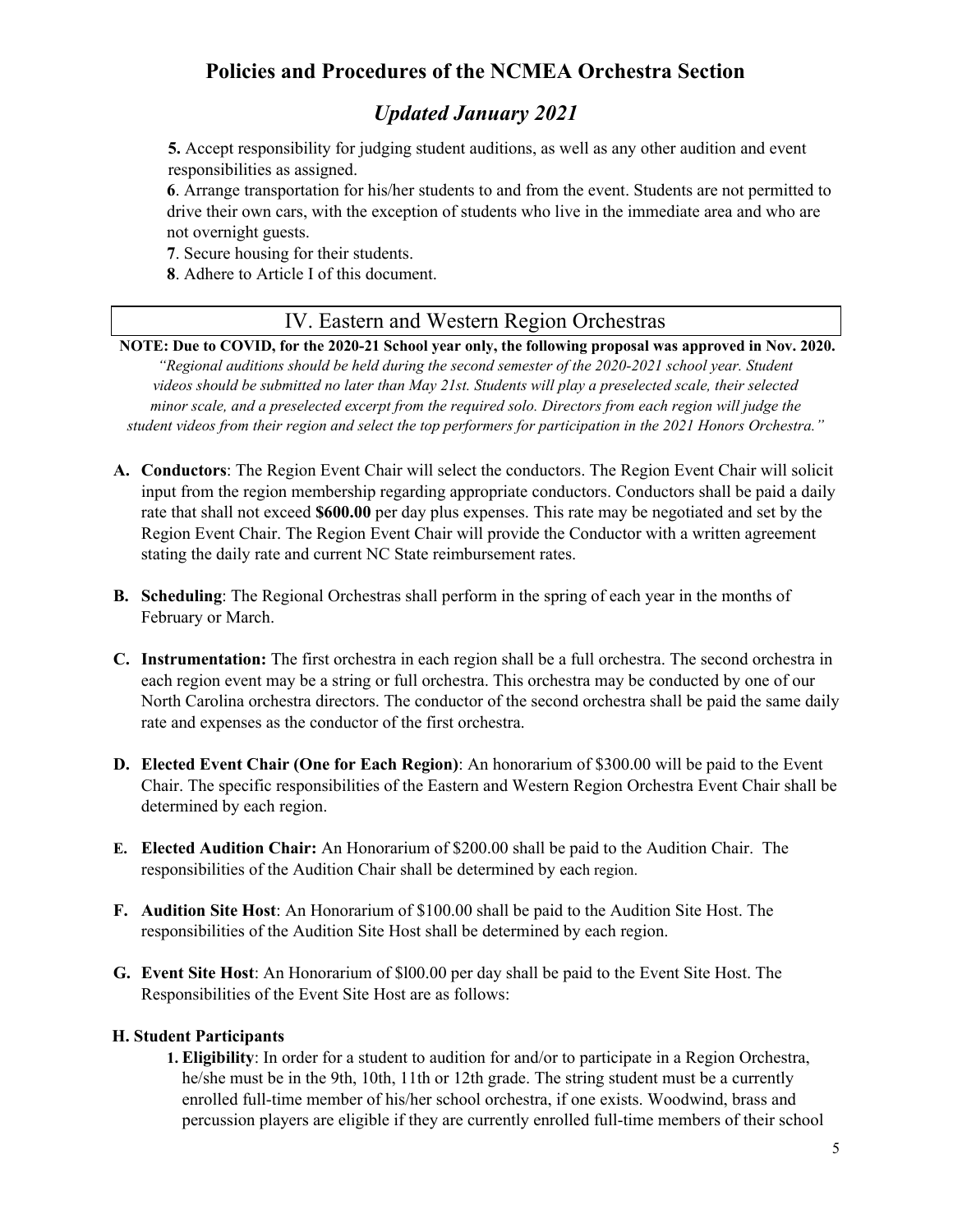## *Updated January 2021*

orchestra or band. Students who attend a school that has a four (4) period day, must be enrolled and receive one (1) full credit. The student's instrumental director, as appears on the official school transcript, must be a current member of NCMEA. If there is no orchestra or band program in the student's school, then the student's youth orchestra director or private teacher may serve as sponsor, provided he/she is a current member of NCMEA and agrees to fulfill all other responsibilities of the director as detailed in section I, below. Student participants who are homeschooled must show proof of home-school status as part of his/her registration. The student must attend a school in North Carolina.

**2. Audition Requirements**: The student must prepare all published requirements and meet all standards listed on the scoring form below. Requirements include (1) scales and arpeggios to be played from memory, (2) sight-reading, and (3) a required solo. Scale and arpeggio requirements, sight-reading rules and required string solos are listed below. Woodwind, brass and percussion requirements are the current year's Senior High (11/12 Grade) All-State Honors Band requirements as listed on the NCMEA Band Section website at www.ncbandmasters.org.

**3. Financial Obligations**: Each student must pay the required audition fees to his/her director. **4. Code of Conduct**: Each student shall behave in an acceptable manner as set by his/her school. Attendance at all activities of the Regional Orchestra is required. Failure to conform to code of conduct will result in consequences as set forth in Article II.

### **I. Director's Obligations**

**1.** Secure and certify all data necessary for each student's eligibility and participation, and see that all deadlines are met. Applications must be submitted by the teacher and postmarked no later than the published deadline. Failure to do this will prevent the acceptance of the application except in unusual circumstances, which must be approved by the Event Chair and the State Orchestra Section Chair.

**2.** Personally register his/her students unless the Event Chair has approved a qualified substitute in advance.

**3. Financial Obligation:** Each director must pay all required fees by use of school check, booster club check or cashier's check.

**4.** Notify the Event Chair and his/her students where he/she may be reached in case of an emergency.

**5**. Accept responsibility for judging student auditions, as well as any other audition and event responsibilities as assigned.

**6**. Arrange transportation for his/her students for both auditions and event. Students are not permitted to drive their own cars, with the exception of students who live in the immediate area and who are not overnight guests.

**7.** Adhere to Article I of this document.

**J. Region Orchestra Audition Form Scoring:** Students will be allowed one "restart" without penalty for each of the three components of the audition. Subsequent restarts should be assessed a penalty in each of the judges' scores. In the event of ties of the total score, the Event Chair will seat students according to their 1) sight-reading score, 2) required solo score, and then 3) scales score.

**1. Scales/Arpeggios: 30 points (5 each)** Articulation/Bowing Rhythm/Steadiness Tempo Accuracy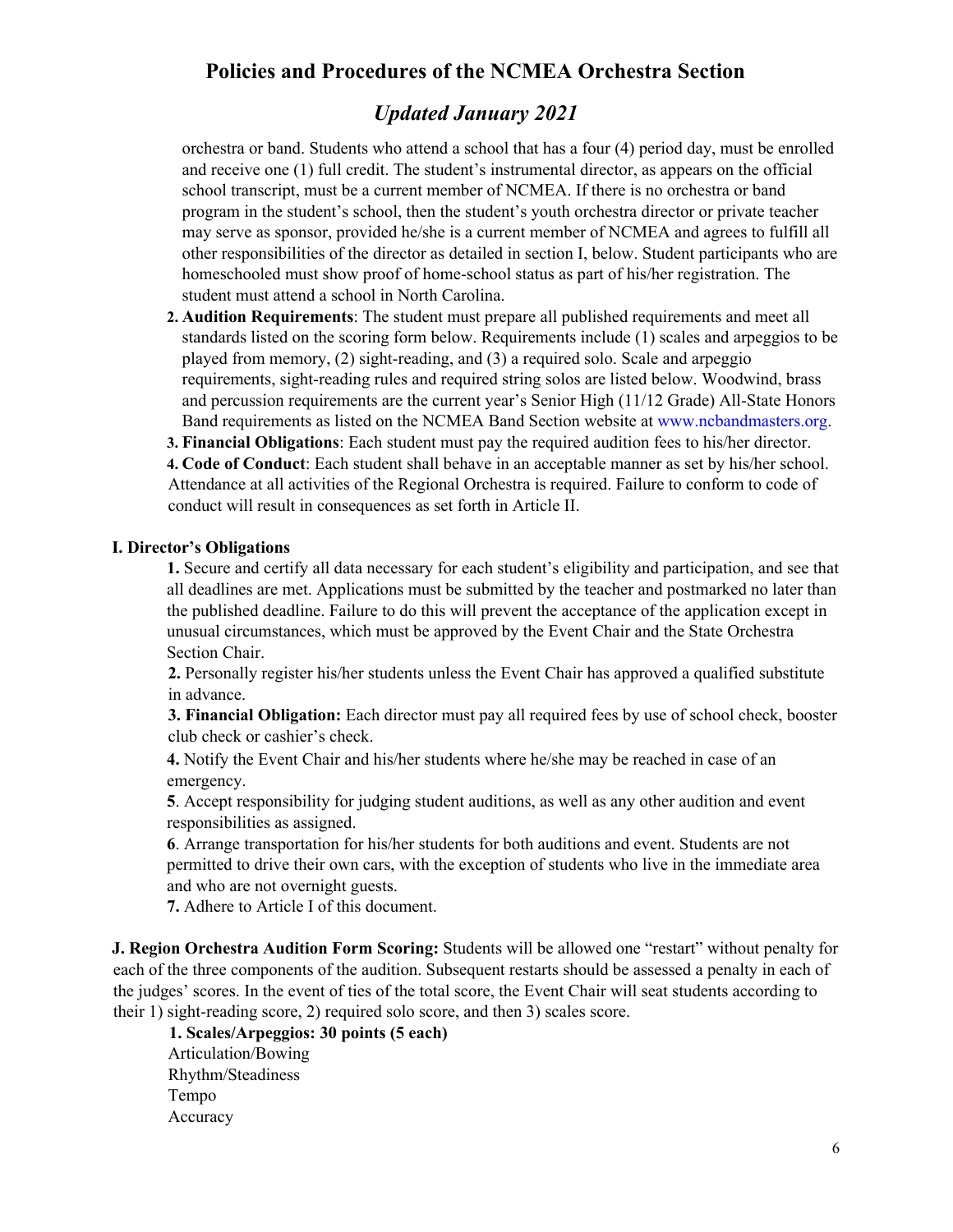## *Updated January 2021*

Intonation Musicianship/Tone **2. Sight-reading: 30 points (5 each)** Articulation/Bowing Rhythm/Steadiness Tempo Accuracy Intonation Musicianship/Tone **3. Required Solo: 60 points (10 each)** Articulation/Bowing Rhythm/Steadiness Tempo Accuracy Intonation Musicianship/Tone **120 possible points**

#### **K. Audition Requirements 1. Strings**

**a. Scales and Arpeggios**: Perform all scales and arpeggios from memory. The tonic may be repeated in each octave. Perform scales as sixteenth notes at a minimum tempo of quarter note = 50. Perform arpeggios the same number of octaves as the corresponding scales, eighth note triplets at a minimum tempo of quarter note  $= 50$ . Acceptable variations are listed below.



**Violin**: C, G, D, A, B-flat Major 3 octaves; F Major 2 octaves; any melodic minor of the student's choice 3 octaves. Slur scales 4 notes per bow and arpeggios 3 notes per bow. **Viola**: C, G, D, F Major 3 octaves; A, B-flat Major 2 octaves; any melodic minor of the student's choice 3 octaves. Slur scales 4 notes per bow and arpeggios 3 notes per bow.

**Cello**: C, G, D, F Major 3 octaves; A, B-flat Major 2 octaves; any melodic minor of the student's choice 3 octaves. Slur scales 4 notes per bow and arpeggios 3 notes per bow.

**Double Bass**: C, G, A, F, Bb Major 2 octaves; D Major 1 octave; any melodic minor of the student's choice 2 octaves. Slur scales 4 notes per bow and arpeggios played with separate bows.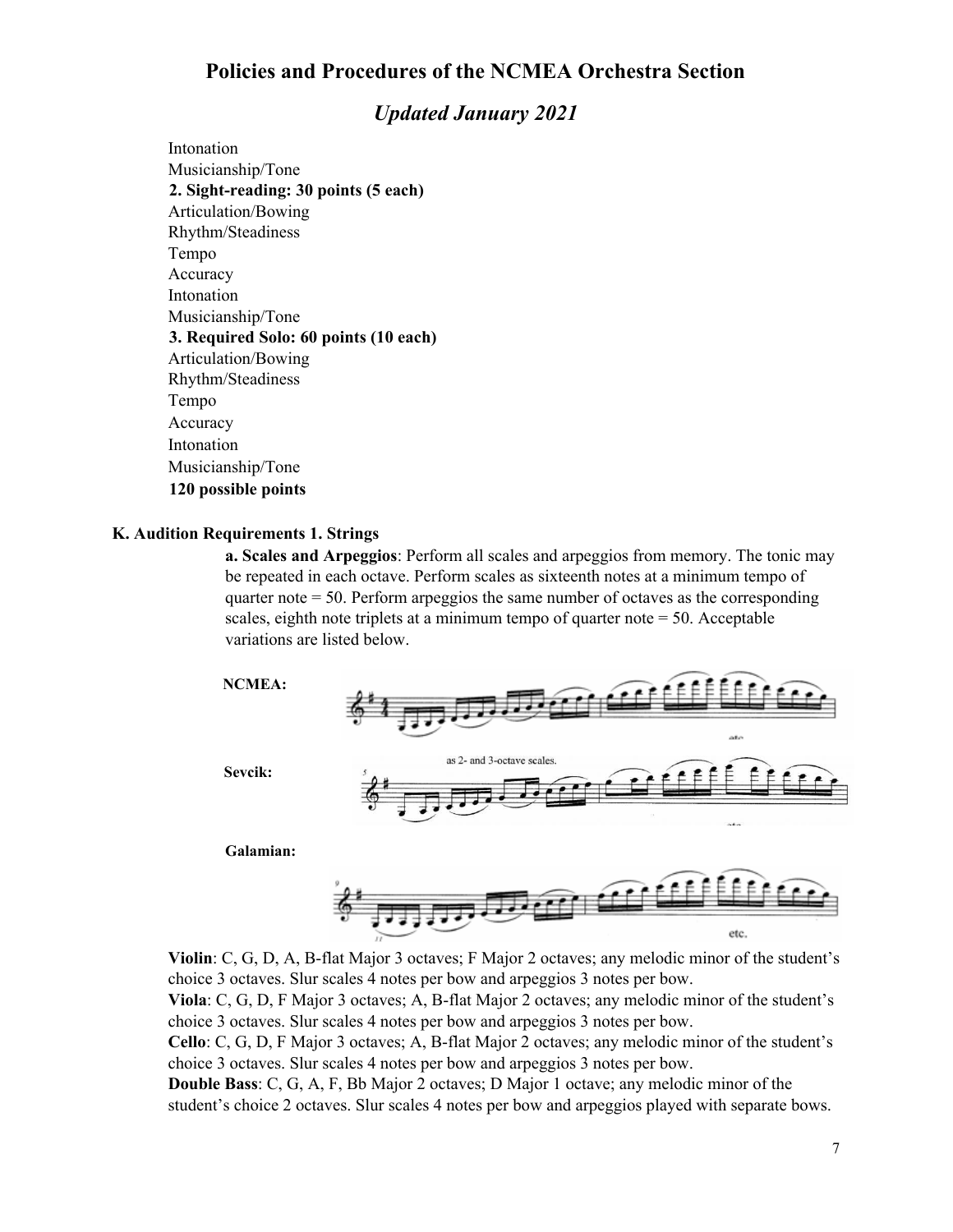## *Updated January 2021*

**b. Sight-reading**: The sight-reading selections will be 8 measures in length and grade IV in difficulty level. New selections will be composed specifically for auditions each year. Each student will be allowed a 30 second preview period during which he/she may finger or air-bow but may not play the instrument. The judges will use a metronome to provide the correct tempo before the preparatory period begins, and again before the student begins to play. The metronome will not be used during the preparatory period or during the sight-reading performance.

#### **c. Required Solo: The solos are on a 4-year rotation**.

#### **Violin:**

| 2020-21 Concerto in A Minor, 1st myt, J. S. Bach                                  |
|-----------------------------------------------------------------------------------|
| 2021-22 Concerto No. 23 in G Major, 1st myt, solo entrance to first tutti, Viotti |
| 2022-23 Sonata No. 4, 2nd myt, "Allegro," Handel                                  |
| 2023-24 Concerto No. 4, 1st myt, Seitz                                            |
|                                                                                   |

#### **Viola:**

| 2020-21 |  | Processional, from Meditation and Processional, Bloch |  |  |
|---------|--|-------------------------------------------------------|--|--|
|---------|--|-------------------------------------------------------|--|--|

- 2021-22 Viola Concerto, 1st and 2nd mvts, Telemann- *The edition used must include the treble clef orchestral tutti passage at the end of the 2nd mvt.*
- 2022-23 Unaccompanied Cello Suite No. 1, Courante & Minuets, J. S. Bach
- 2023-24 Concerto No. 1 in D Major, Op. 1, 3rd mvt, Stamitz International Edition

#### **Cello:**

| 2020-21 Sonata No. 1 in B-flat major, 1st and 2nd myts, from Six Sonatas for the |
|----------------------------------------------------------------------------------|
| Cello, Vivaldi                                                                   |

- 2021-22 Unaccompanied Cello Suite No. 1, Courante, J. S. Bach
- 2022-23 Sonata No. 3 in A minor, 2nd mvt, from Six Sonatas for the Cello, Vivaldi
- 2023-24 Unaccompanied Cello Suite No. 3, 1st and 2nd Bouree, J. S. Bach

### **Bass:**

- 2020-21 Sonata No, 5, 2nd mvt. Vivaldi
- 2021-22 Etude No. 17, from 30 Etudes for the String Bass Player, Simandl
- 2022-23 Gavotte, Bach/Zimmerman
- 2023-24 Sonata No. 2, 2nd mvt, Marcello- Schirmer edition preferred

**2. Woodwinds, Brass, and Percussion:** All Regional Orchestra woodwinds/brass/percussion scale and solo requirements shall be the same as the current Senior High (11/12 Grade) All-State Honors Band audition requirements. These requirements are posted at the NCMEA Band Section website at [www.ncbandmasters.org.](http://www.ncbandmasters.org/)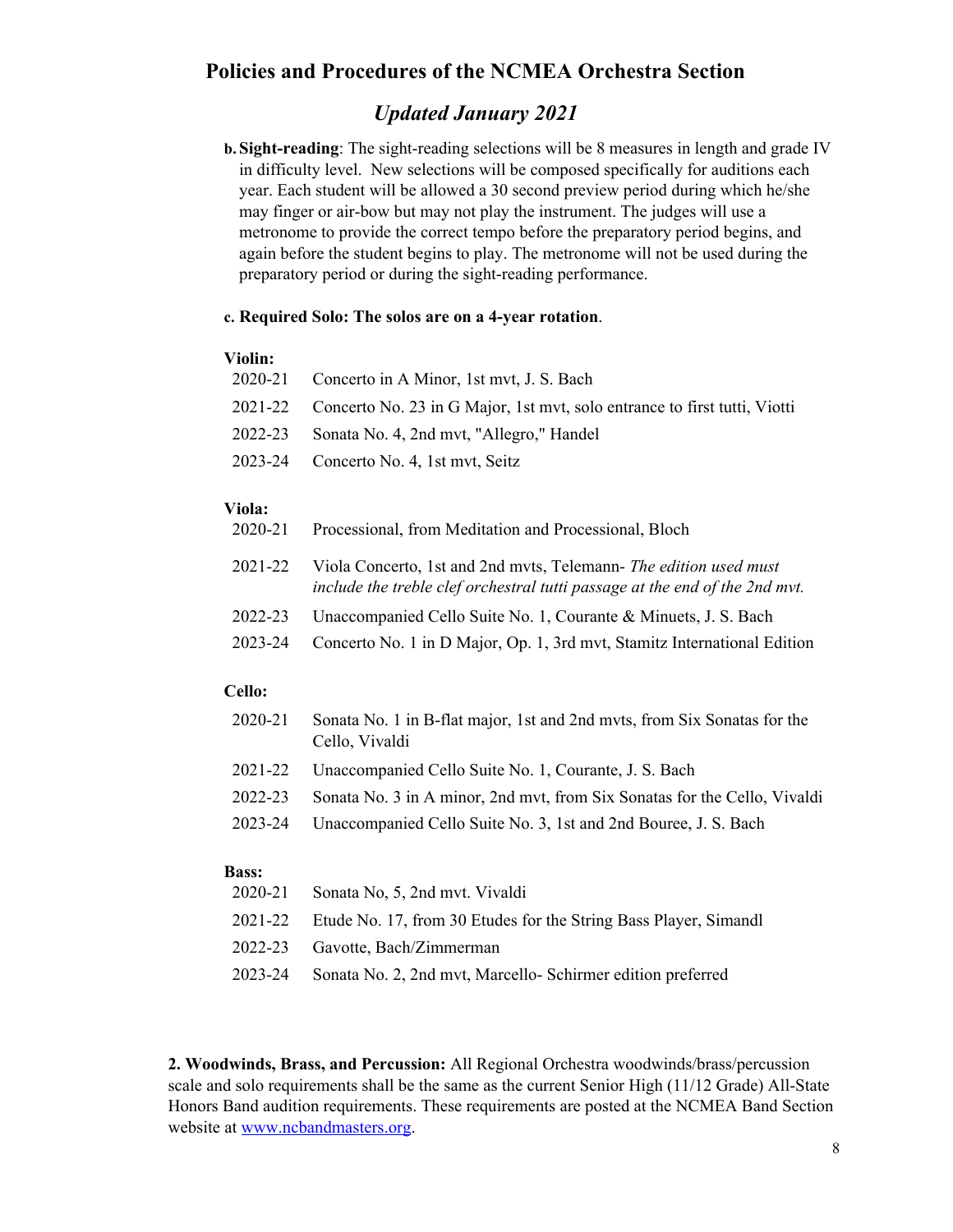# *Updated January 2021*

# V. Junior Eastern and Western Region Orchestras

- **A. Conductors**: The Jr. Region Event Chair will select the conductors. The Jr. Region Event Chair will solicit input from the region membership regarding appropriate conductors. Conductors shall be paid a daily rate that shall not exceed \$400.00 per day plus expenses. This rate may be negotiated and set by the Jr. Region Event Chair. The Jr. Region Event Chair will provide the Conductor with a written agreement stating the daily rate and current reimbursement rates.
- **B. Scheduling:** The Jr. Regional Orchestras shall perform in the spring of each year in the months of April or May.
- **C. Elected Event Chair (One for Each Region)**. An honorarium of \$300.00 will be paid to the Event Chair. The specific responsibilities of the Jr. Eastern and Western Region Orchestra Event Chair shall be determined by each region.
- **D. Audition Chair:** An honorarium of \$200.00 shall be paid to the Audition Chair. The responsibilities of the Audition Chair shall be determined by each region.
- **E. Audition Site Host**: An honorarium of \$100.00 will be paid to the Audition Site Host. The responsibilities of the Audition Site Host shall be determined by each region.
- **F. Event Site Host**: An Honorarium of \$l00.00 per day will be paid to the Event Site Host. The responsibilities of the Event Site Host shall be determined by each region.

#### **G. Student Participants**

- **1.** Eligibility: In order for a student to audition for and/or participate in a Junior Region Orchestra, he/she must be in the  $5<sup>th</sup>$ , 6th, 7th, or  $8<sup>th</sup>$  grade. The string student must be a currently enrolled, full-time member of his/her school orchestra, if one exists. The student's director must be a current member of NCMEA. If there is no orchestra program in the student's school, then the student's youth orchestra director or private teacher may serve as sponsor, provided he/she is a current member of NCMEA and agrees to fulfill all other responsibilities of the director as detailed in section I, below. Student participants who are homeschooled must show proof of home-school status as part of his/her registration. The student must attend a school in North Carolina.
- **2. Audition Requirements**: The Student must prepare all published requirements and meet all standards listed on the grading form, below. Requirements include (1) scales and arpeggios to be played from memory; (2) a required solo; and (3) sight-reading. Scale and arpeggio requirements, sight-reading rules and a list of required solos are listed below.
- **3. Financial Obligations**: Each student must pay the required audition fee to his/ her director.
- **4. Code of Conduct**: Each student shall behave in an acceptable manner as set by his/her school. Attendance at all activities of the Junior Region Orchestra is required. Failure to conform to the code of conduct will result in consequences as set forth in Article II, "Rules of Student Behavior."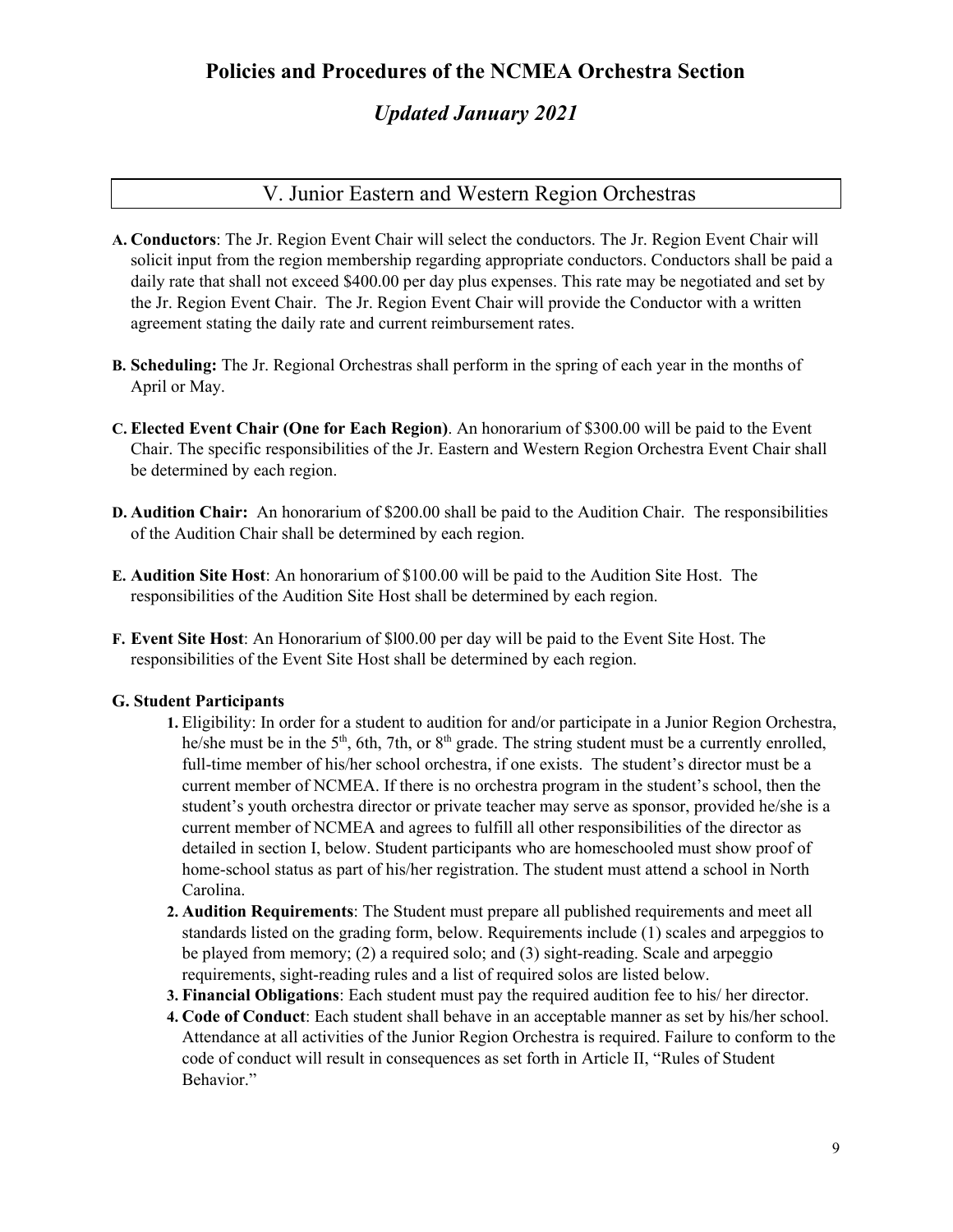# *Updated January 2021*

### **H. Director's Obligations**

**1.** Secure and certify all data necessary for each student's eligibility and participation and see that all deadlines are met. Applications must be submitted by the director and postmarked no later than the published deadline. Failure to do this will prevent the acceptance of the application except in unusual circumstances, which must be approved by the Event Chair and the State Orchestra Section Chair.

**2**. Personally register his/her students unless the Event Chair has approved a qualified substitute in advance.

**3. Financial Obligations**: Each director must pay all required fees by use of **school check, booster club check or cashier's check**.

**4.** Notify the Event Chair and his/her students where he/she may be reached in an emergency.

**5.** Accept responsibility for judging student auditions, as well as any other audition and event responsibilities as assigned.

- **6.**Arrange transportation for his/her students for both auditions and events, with the exception of students who live in the immediate area and are not overnight guests.
- **7.**Adhere to Article I of this document, "Director's Responsibilities for all NCMEA Orchestra Events."

**I. Junior Region Orchestra Audition Form Scoring:** Students will be allowed one "restart" without penalty for each of the three components of the audition. Subsequent restarts should be assessed a penalty in each of the judges' scores. In the event of ties of the total score, the Event Chair will seat students according to their 1) sight-reading score, 2) required solo score, and then 3) scales score.

# **1. Scales/Arpeggios: 30 points (5 each)**

Articulation/Bowing Rhythm/Steadiness Tempo Accuracy Intonation Musicianship/Tone **2. Required Solo: 60 points (10 each)** Articulation/Bowing Rhythm/Steadiness Tempo Accuracy Intonation Musicianship/Tone **3. Sight-reading: 30 points (5 each)** Articulation/Bowing Rhythm/Steadiness Tempo Accuracy Intonation Musicianship/Tone **120 possible points**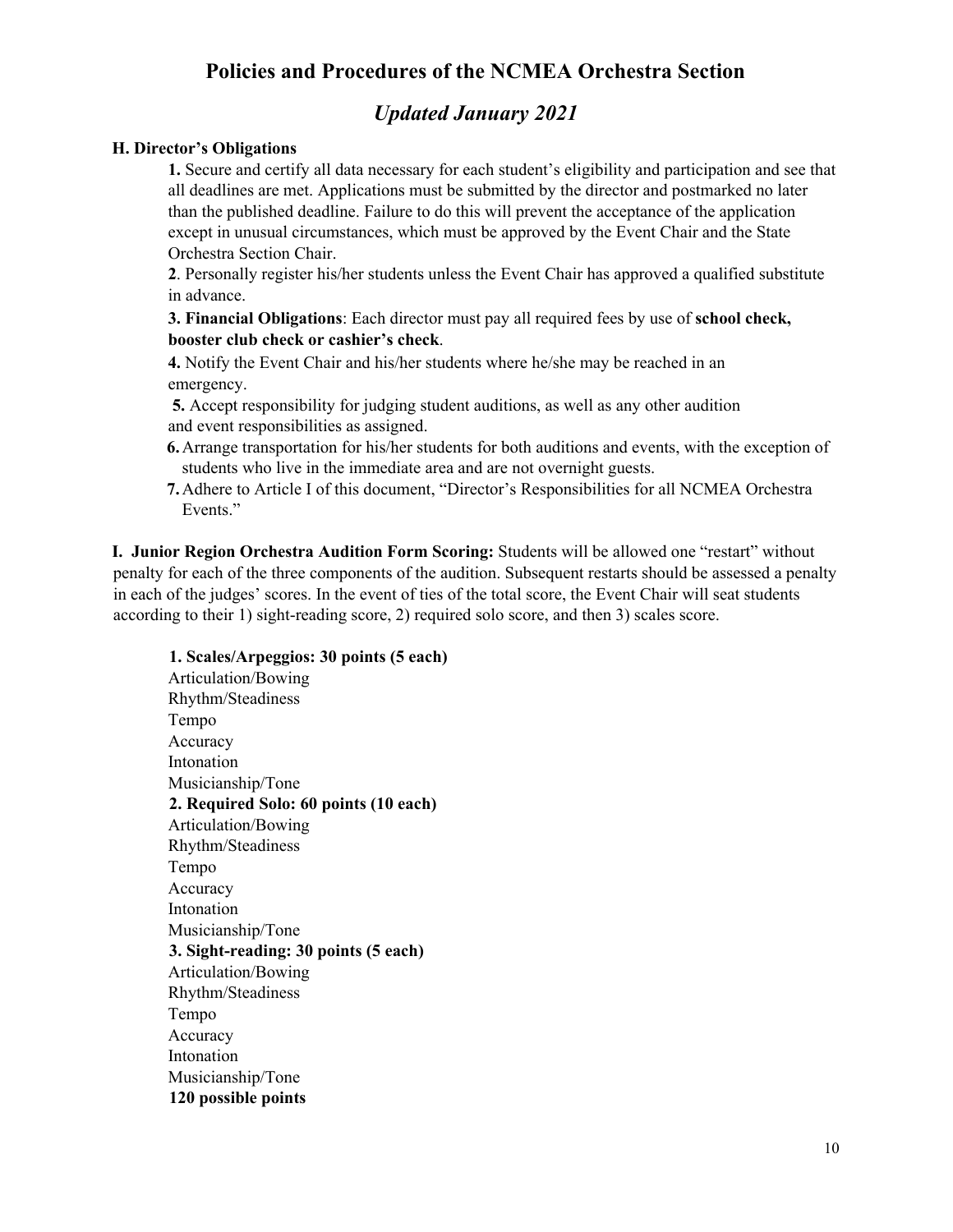## *Updated January 2021*

### **J. Junior Region Orchestra Audition Requirements**

**1. Scales**: Perform all scales and arpeggios from memory. The tonic may be repeated in each octave. Perform scales as sixteenth notes at a minimum tempo of quarter note = 50. Perform arpeggios the same number of octaves as the corresponding scales, eighth note triplets at a minimum tempo of quarter note  $= 50$ .

- **a. Violin, Viola, Cello**: C, G, D major 2 octaves; F major 1 octave; any melodic minor of the student's choice 1 octave. Slur scales 4 notes per bow and arpeggios 3 notes per bow.
- **b. Bass**: C, D, F major 1 octave; G major 2 octaves; any melodic minor of the student's choice 1 octave. Slur scales 2 notes per bow and arpeggios separate bows.

**2. Required Solo**: The solos are on a 4-year rotation. All solos are from Solo Time for Strings, Book IV, by Etling. Each solo is to be prepared by all instruments.

a. 2020-21 Air Varie, DeBeriot, p. 12 b. 2021-22 Petite Bouree, DeProsse, p. 9 c. 2022-23 Sonatina, Breval, p. 13 d. 2023-24 Allegro, Mozart, p. 24

**3. Sight-reading:** The sight-reading selections will be 8 measures in length and grade II in difficulty level. New selections will be composed specifically for auditions each year. Each student will be allowed a 30 second preview period during which he/she may finger or air-bow but may not play the instrument. The judges will use a metronome to provide the correct tempo before the preparatory period begins, and again before the student begins to play. The metronome will not be used during the preparatory period or during the sight-reading performance.

## VI. Music Performance Adjudication

#### **A. Purpose**

- **1.** Orchestra members shall have the opportunity to perform for other groups and to hear other groups perform.
- **2.** Each orchestra shall receive ratings unless otherwise requested by the director.
- **3.** Each orchestra shall receive comments from the adjudicators according to NAfME's adjudication standards.
- **B. Scheduling**: The Music Performance Adjudication (MPA) will be held in each region in the spring of each year.
- **C. Elected Planning Chair** (preparation for the event) and the **Elected Event Chair** (on site the week of the event) shall each receive an Honorarium of \$300.00 plus expenses. If one person fills both roles as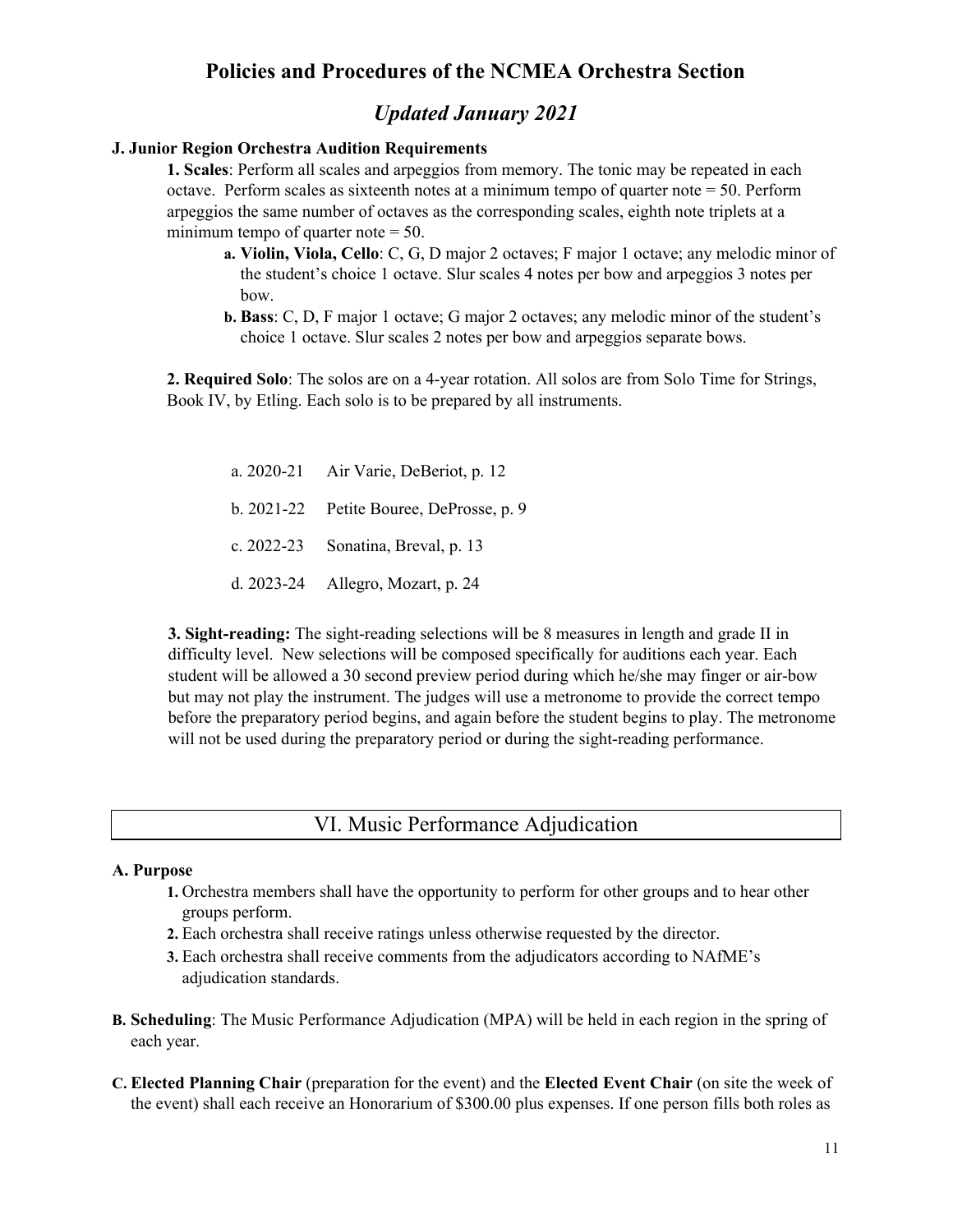# *Updated January 2021*

Planning Chair and Event Chair, they shall receive both Honoraria (total \$600.00) plus expenses. The responsibilities of the **Planning Chair** are as follows:

- **1.** Appoint a Site Host. In certain situations, co-chairs might be appointed for each site, with the responsibilities being divided between them.
- **2.** Communicate with the Site Host in order to assist with any problems that might arise.
- **3.** Secure the services of four adjudicators. One adjudicator will judge sight-reading. Adjudicators shall be paid an amount that shall not exceed \$300.00 per day plus expenses.
- **4.** Collect necessary W-9 forms and signed agreement that indicates all of the conditions of the agreement (dates of event, daily honorarium, travel expenses, food, etc.).
- **5.** Provide a financial statement, appropriate W-9 forms and receipts to the NCMEA Executive Director within 45 days of the conclusion of MPA. All remaining funds, after bills and expenses are paid, shall be sent to the NCMEA Executive Director to be deposited in the designated Orchestra account.
- **6.** The Planning Chair will pay the honorarium to the adjudicators and site host. The NCMEA Executive Director will issue payment of the Planning Chair's honorarium upon receipt of the financial reports and other necessary documentation.
- **7.** Inform participating directors of dates, site, fees and the registration deadline.
- **8.** Maintain a current *North Carolina MPA Repertoire List* of selections.
- **9.** Maintain and review records of literature performed by each ensemble. Records must be kept for at least three years for middle school ensembles and four years for high school ensembles.
- **10.** Notify participating directors in advance concerning:
	- **a.** The schedule of events.
	- **b.** Directions to the site.
	- **c.** A list of responsibilities for directors and students pertinent to that site. General responsibilities are listed in the Constitution and Bylaws.
- **11.** Provide copies of the performance schedule.

**D. Elected Event Chair:** The Event Chair's responsibilities are as follows:

- **1.** Provide a financial statement, appropriate W-9 forms and receipts to the NCMEA Executive Director and Region Treasurer within 45 days of the conclusion of MPA. All remaining funds, after bills and expenses are paid, shall remain with the Region Treasurer.
- **2.** The Region Treasurer will pay the honorarium to the adjudicators and Site Host. The NCMEA Executive Director will issue payment of the Event Chair's honorarium upon receipt of the financial reports and other necessary documentation.
- **3.** Compile and forward ratings to the State Orchestra Section Chair for publication.
- **4.** Provide emergency evacuation procedures to all directors and participants prior to the event.
- **5.** Provide secretarial assistance to type performance evaluation forms for use by the adjudicators, compile packets of music for the judges, type certificates of performance and perform other clerical duties.
- **6.** Provide pages to run errands, assist in moving groups from one area to another, serve as stagehands, and help with any problems that might arise.
- **7.** The scores for sight-reading will be reported separately from scores for the prepared selections and will not be computed into the overall score.
- **8.** The overall score will be computed by the average of each group's rating, not the average of the numerical score.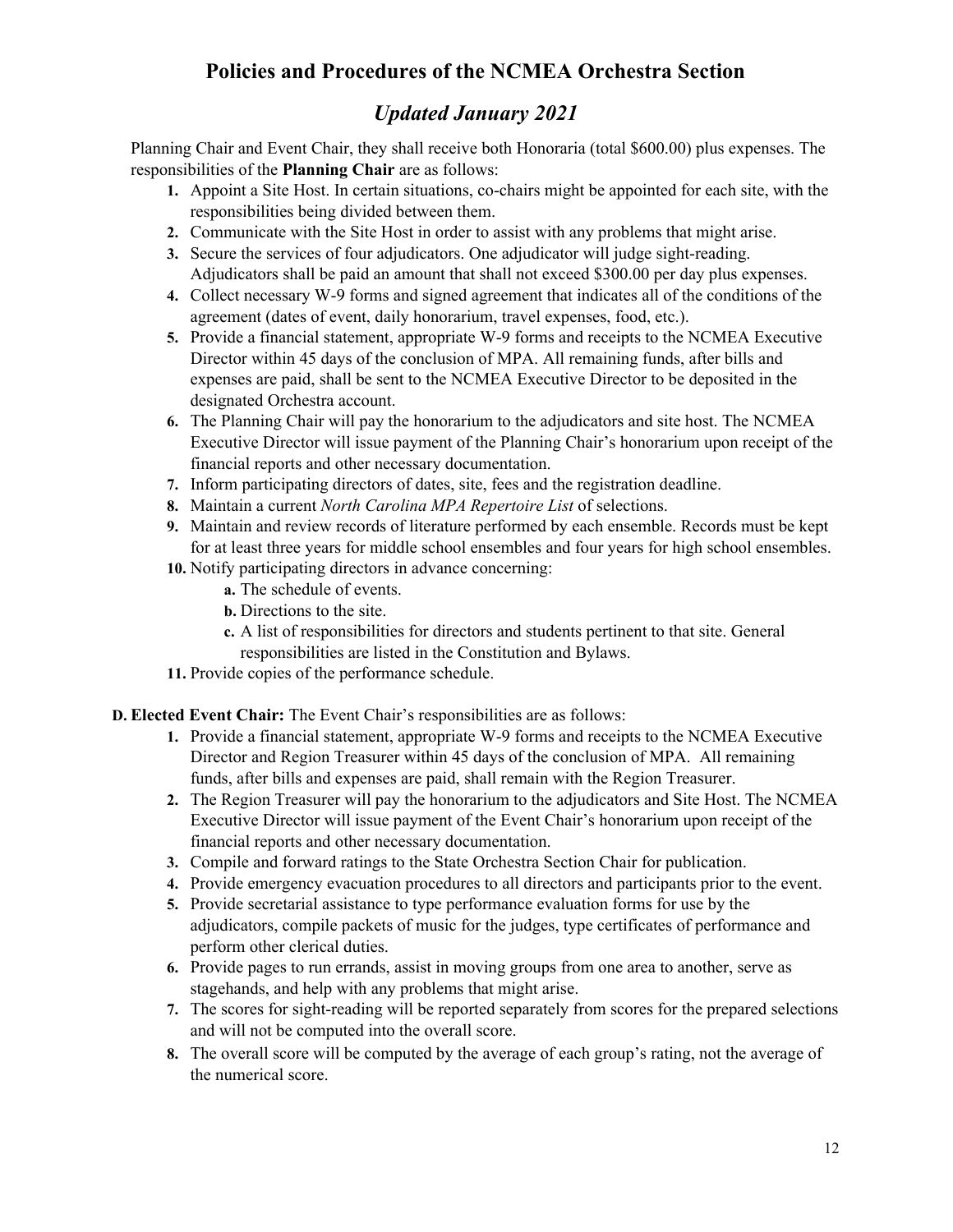# *Updated January 2021*

- **E. Event Site Host**: An honorarium of \$l00.00 per day will be paid to the Event Site Host. In the event of co-chairs, the amount will be divided between the two. The responsibilities of the Event Site Host are as follows:
	- **1.** Provide facilities for instrument storage, a warm-up room, a performance area, chairs, stands, keyboard instruments and percussion equipment.
	- **2.** Ensure that recruiting of MPA participants by colleges and universities does not take place.

## **F. Adjudicator's Duties**

- **1.** Adjudicators will complete the evaluation/constructive criticism on the performance evaluation sheet for each group they hear. Ratings will be given unless otherwise requested by the director.
- **2.** Ratings will be determined by NAfME's standards.
- **3.** Adjudicators will refrain from working with any ensemble participating in the same region that they are judging from the start of second semester to MPA. Any exceptions due to unusual/unforeseen circumstances must be approved by the State Orchestra Section Chair.

### **G. Student Participants**

- **1.** Eligibility: In order for a student to participate in MPA, he/she must be a currently enrolled full-time member of his/her school orchestra. In schools where there is no full orchestra program, wind, brass and percussion players are eligible if they are currently enrolled full-time members of their school band. Students who attend a school which has a four (4) period day must be enrolled and receive one (1) full credit. The student's instrumental director, as appears on the official school transcript, must be a current member of NCMEA. Students must attend a North Carolina school.
- **2.** With the exception of accompanists, performers must not exceed the 12th grade.
- **3.** No student may participate in more than one group except in unusual circumstances, which must be approved by the Planning Chair and the State Orchestra Section Chair.
- **4.** Groups may perform both string and full orchestra selections in a single performance.

#### **H. Director's Obligations, Eligibility and Regulations**

- **1.**Directors must show their current NCMEA membership cards at registration.
- **2.**Applications must be submitted by the teacher and postmarked no later than the published deadline. Failure to do so will prevent the acceptance of the application except in unusual circumstances, which must be approved by the Planning Chair and the State Orchestra Section Chair.
- **3.**All groups should perform two compositions chosen from the current *North Carolina MPA Repertoire List*. One must be from a classification as registered, and a second may be at the same level or one level above. A third may be of the director's choice. A director may not repeat the same repertoire with the same ensemble during any four-year period for high school groups, or during any three-year period for middle school groups.
- **4.**Schools may be combined if they normally perform together, are taught by the same director, and include all members. Youth Symphonies, select groups, or groups taught by more than one teacher are not eligible.
- **5.**If performing for comments only, any combinations of ages and schools are acceptable.
- **6.**All directors are required to furnish three original scores of each composition, with all measures numbered, to the Event Chair at registration.
	- **a.** If original scores are not available, written verification of that fact from the publisher is required.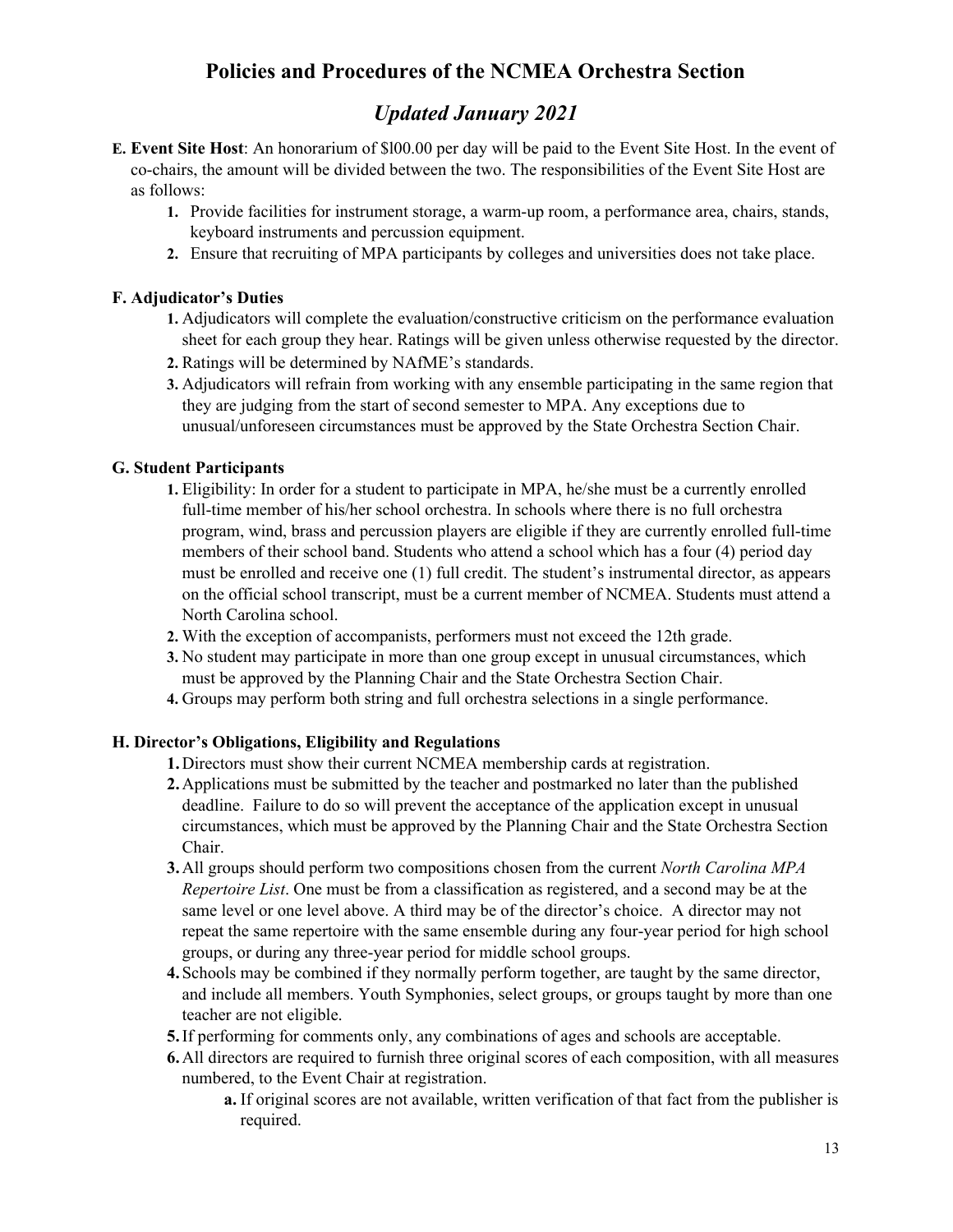## *Updated January 2021*

**b.** Copy permission may only be obtained from the music publisher for items that are out of print or backordered. Photocopied scores or scores printed from public domain websites (ie: IMSLP) may not be used for scores that were ordered late.

**7.** Time limits for performing groups include setting up and performing. Time limits will be strictly enforced.

**c.** Grades I-II: 25 minutes

**d.** Grades III-IV: 35 minutes

**e.** Grades V-VI: 40 minutes

**8.** Each orchestra may enter the warm-up room one event ahead of performance time.

**9.** Any group arriving late will perform only at the discretion of the Event Chair.

**10.** Each director will attend to the behavior of his/her students. Failure to stop disruptive behavior will result in the group not being able to participate in the MPA the following year. **11.** Directors and students are reminded that no one is to leave or enter the performance site during any group's performance. There will be no talking during a performance.

**12.** Directors must instruct students not to go into any part of the building other than the part being used for the MPA.

**13.** Directors are responsible for providing a stage crew from their school to assist in setting up the stage for their performance.

**14.** Directors may not include any unsolicited information, which is intended for the judges when they submit their registration materials or scores. This includes a description of the orchestra program and the experience level of the students.

#### **I. Sight-Reading**

- **1.**Sight-Reading will be required for all groups performing in grades III-VI. Groups entering in grades I and II will not participate in sight-reading.
- **2.**Sight-Reading selections will be two grade levels below that of the prepared selections for each grade level for groups entering in grades III through VI.
- **3.**The sightreading score will be combined with the stage score to compute an overall score for the performing group. The following chart will be used as a guide in arriving at a final rating when using four judges (three judges from the concert portion and one judge from the sightreading portion.) All possible combinations are included. The Roman numerals at the top refer to the final ratings; the numbers below refer to ratings given by each judge.

| <b>RATING I</b> | <b>RATING II</b> | <b>RATING III</b> | <b>RATING IV</b> | <b>RATING V</b> |
|-----------------|------------------|-------------------|------------------|-----------------|
| 1111            | 1114             | 1145              | 1455             | 4555            |
| 1112            | 1115             | 1155              | 1555             | 5555            |
| 1113            | 1123             | 1235              | 2355             |                 |
| 1122            | 1124             | 1244              | 2445             |                 |
|                 | 1125             | 1245              | 2455             |                 |
|                 | 1133             | 1255              | 3345             |                 |
|                 | 1134             | 1334              | 3355             |                 |
|                 | 1135             | 1335              | 3444             |                 |
|                 | 1144             | 1344              | 3445             |                 |
|                 | 1222             | 1345              | 3555             |                 |
|                 | 1223             | 1355              | 4444             |                 |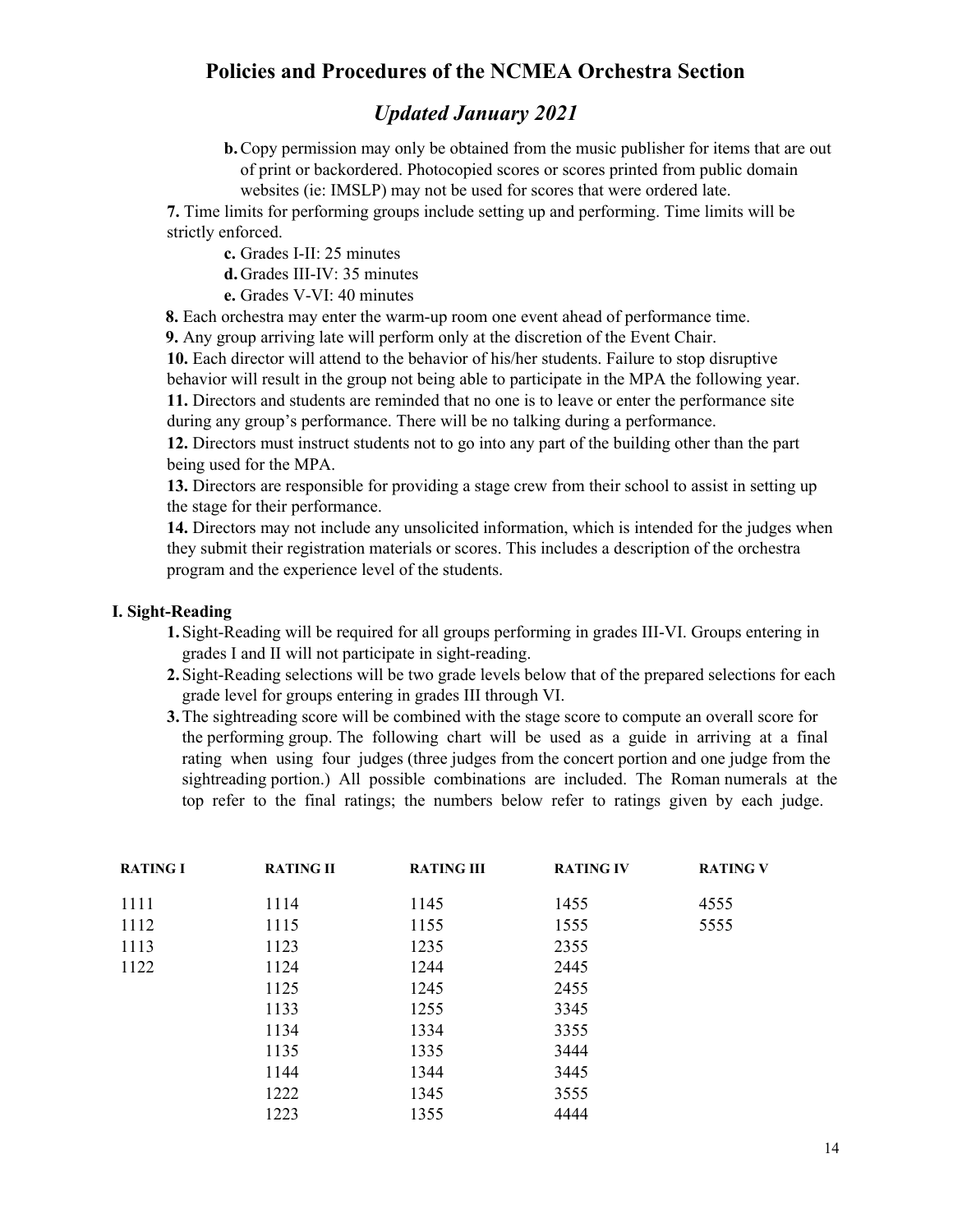## *Updated January 2021*

| 1224 | 1444 | 4445 |
|------|------|------|
| 1225 | 1445 | 4455 |
| 1233 | 2225 |      |
| 1234 | 2234 |      |
| 1333 | 2235 |      |
| 2222 | 2244 |      |
| 2223 | 2245 |      |
| 2224 | 2255 |      |

## VII. Regional Stringed Instrument Solo and Ensemble Festival

**A. Scheduling**: The Stringed Instrument Solo and Small Ensemble Festival will take place each year at the discretion of the region.

**B. Elected Event Chair (one for each region):** An honorarium of \$300.00 will be paid to the Event Chair. The responsibilities of the Event Chair are as follows:

- **1.**Select an appropriate site that provides the necessary facilities and equipment for warm-up and concert areas.
- **2.**Provide facilities for registration of the students and directors.
- **3.**Provide the necessary forms and information to regional membership.
- **4.**Collect forms and fees from the directors.
- **5.**Purchase appropriate supplies and obtains forms and certificates through NCMEA.
- **6.**Secure one (1) judge for each performance area.

#### **C. Student Participation**

**1.** Eligibility: In order for a student to participate in Solo and Ensemble, he/ she must be a currently enrolled full-time member of his/her school orchestra, if one exists. In schools where there is no orchestra program, students may be sponsored by their youth orchestra director or private teacher. The student's instrumental director, as appears on the official school transcript, must be a current member of NCMEA. If there is no orchestra or band program in the student's school, then the student's youth orchestra director or private teacher may serve as sponsor, provided he/she is a current member of NCMEA and agrees to fulfill all other responsibilities of the director. Student participants who are home-schooled must show proof of home-school status as part of his/her registration. The student must attend a school in North Carolina. **2.** Students may select any solo or ensemble to perform at the festival. There will be one judge

supplying written as well as taped comments. Each participating solo or ensemble must provide the judge with a complete score with each measure numbered, all cuts clearly marked, showing piano accompaniment AND solo line for solos/duets, and a full score for the ensembles. Piano reductions, etc., are not acceptable as a full score. If original score is not available, written permission from the publisher must be obtained in or to use copies.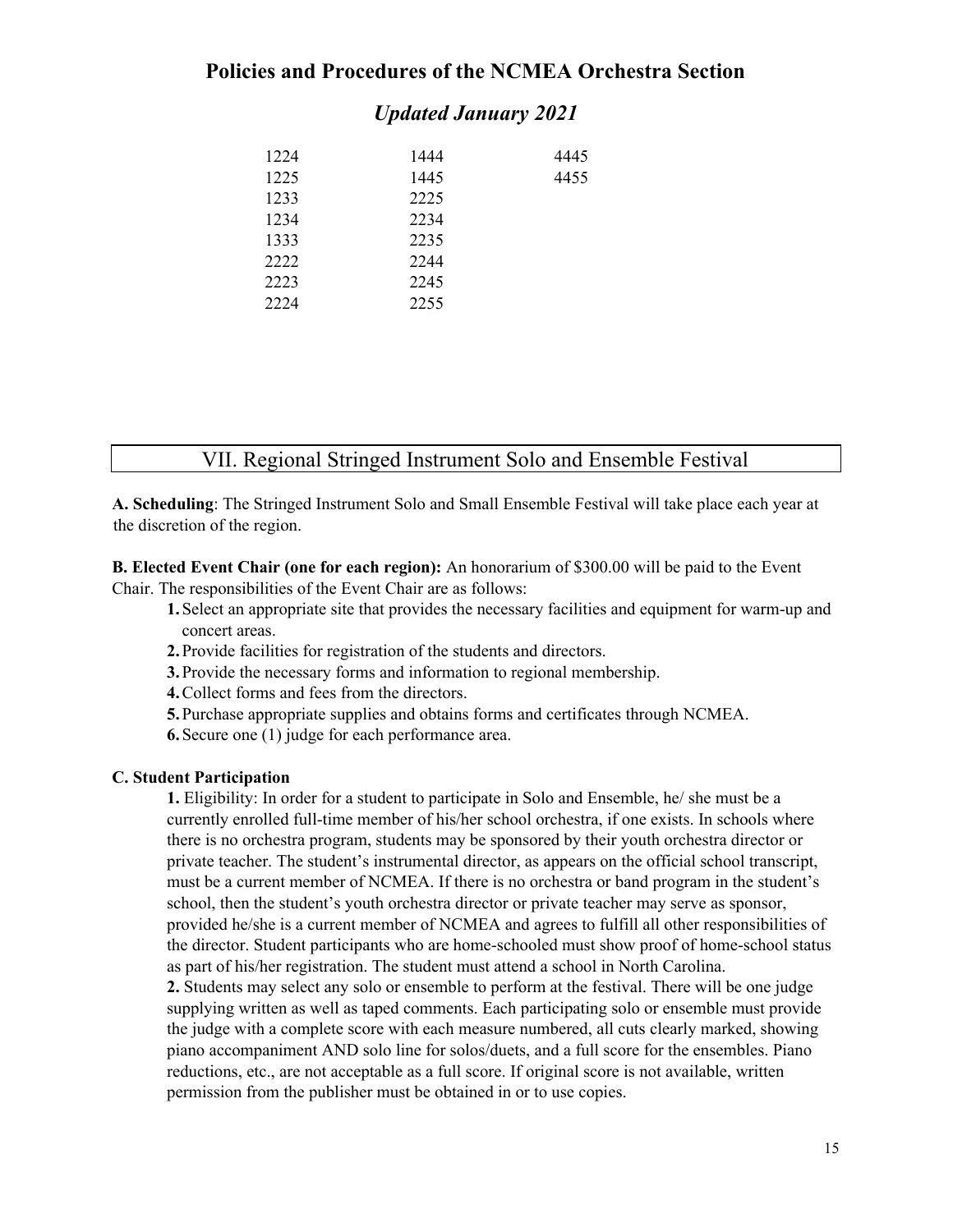# *Updated January 2021*

**3.** "Small ensemble" is defined as a group of 3-11 musicians. Any ensemble above 11 members is eligible to participate in Music Performance Adjudication. Any configuration of stringed or mixed chamber ensemble is acceptable.

**4.** If accompaniment is written for the solo/duet, it is required for the festival performance. Any solo/duet that is performed without written accompaniment will be deemed as an incomplete musical performance and will receive no grading or certificate. The performance will receive comments only.

## **D. Director's Obligations**

- **1.**Secure and certify all data necessary for each student's eligibility and participation and see that all deadlines are met. Applications must be submitted by the teacher and postmarked no later than the published deadline. Failure to do this will prevent the acceptance of the application except in unusual circumstances, which must be approved by the Event Chair and the State Orchestra Section Chair.
- **2.**Personally register his/her students unless the Event Chair has approved a qualified substitute in advance.
- **3.**Adhere to Article I of this document "Director's Responsibilities for All NCMEA Sponsored Activities."

# VIII. Performance at Fall Conference

**A.** Individual school orchestras may apply to perform as part of the NCMEA Fall In-Service Conference. Application forms and requirements may be found on the NCMEA Orchestra Section Website and the NCMEA website. Applications shall include a quality audio CD or DVD with no more than 2 selections that are indicative of the performance level of the ensemble. The application recording must have been produced during the school year that it is submitted. Applications must be received no later than March 15, the year of the conference.

# IX. Region Teacher-of-the-Year

- **A.**Each region shall submit nominations for Teacher of the Year through the NC Orchestra Section website no later than September 20 each year. Voting will be available on the website from September 21-30. The teacher with the highest amount of votes in each region will be recognized as Teacher of the Year at the NC All-State Honors Orchestra Concert each November.
- **B.**Nominating parties, nominated members and voting members must be active or retired members of the NCMEA Orchestra Section.
- **C.**Teachers may vote for one candidate per region.
- **D.**The list of past winners will be posted on the orchestra website.
- **E.** Recipients may not receive the award more than once in a ten year period.

## X. Lifetime Achievement Award

- **A.** Teachers who have dedicated 20 or more years of active service to teaching orchestra in the state of North Carolina may be nominated for the NCMEA Orchestra Lifetime Achievement Award.
- **B.** Recipients must be current active or retired members of NCMEA.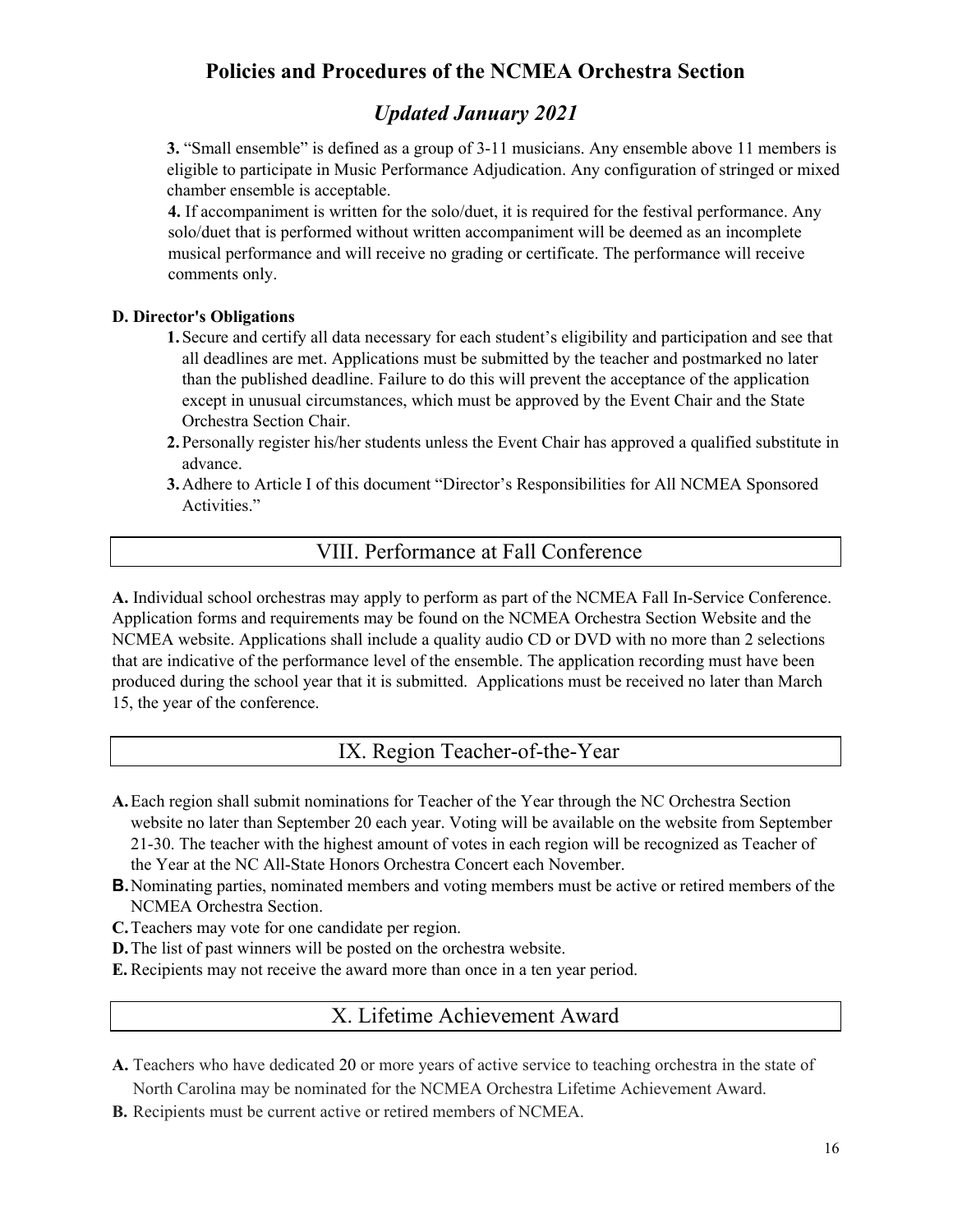# *Updated January 2021*

- **C.** Nominations must be made by an active or retired NCMEA Orchestra member.
- **D.** Materials for completing the nomination process may be obtained from the orchestra website or from the NCMEA Orchestra section chair.
- **E.** Nominations are due by September 20th of the year in which they are to be presented.
- **F.** All nominations will be reviewed by the Orchestra Executive Board.
- **G.** Recipients will be presented with the award at the annual North Carolina Honors Orchestra concert.

## XI. Financial Procedures

#### **A. Event Chair Honorariums**

- **1.** Honorariums will be paid by the NCMEA Executive Director after **all** outstanding financial obligations have been paid and all paperwork is validated.
- **2.** All required paperwork must be mailed to the NCMEA Executive Director within 30 days after the event.
- **3.** In addition, all quarterly reports (Form 105) must be mailed to the NCMEA Orchestra Section Chair no later than October 15, January 15, April 15, and July 15 each year. Copies of your quarterly reports must be sent in with your End-of-Year Report (Form 102) to the NCMEA Executive Director no later than July 15.

### **4.** *Minimum* Honoraria:

- **a.** NC All-State Honors Orchestra \$300
- *b. NC All-State Honors Orchestra Winds, Brass and Percussion Audition Chair - \$200*
- *c. NCMEA Orchestra Section Webmaster - \$300*
- *d. Regional Treasurer - \$500*
- **e.** Solo & Ensemble Event Chair \$300
- **f.** Region Orchestra Audition Chair \$200
- **g.** Region Orchestra Audition Site Chair \$100
- **h.** Region Orchestra Event Chair \$300
- **i.** Region Orchestra Site Chair \$100 per day
- **j.** MPA Planning Chair -\$300
- **k.** MPA Event Chair \$300
- **l.** Jr. Region Orchestra Audition Chair \$200
- **m.** Jr. Region Orchestra Audition Site Chair \$100
- **n.** Jr. Region Orchestra Event Chair \$300
- **o.** Jr. Region Orchestra Site Chair \$100 per day

### **B. Reimbursement Guidelines**

## **1. Audition Chairs**

- **a.** Office supplies and copies
- **b.** Hotel (if longer than a two hour drive to audition site) for the day prior to the auditions up to the NCMEA rate
- **c.** Meals (1 breakfast/1 lunch/1 dinner) up to the NCMEA rate
- **d.** Mileage at the NCMEA rate in a personal vehicle
- **e.** Must use Form 201 NCMEA Payment/Expense Reimbursement Form and follow all guidelines as listed on the form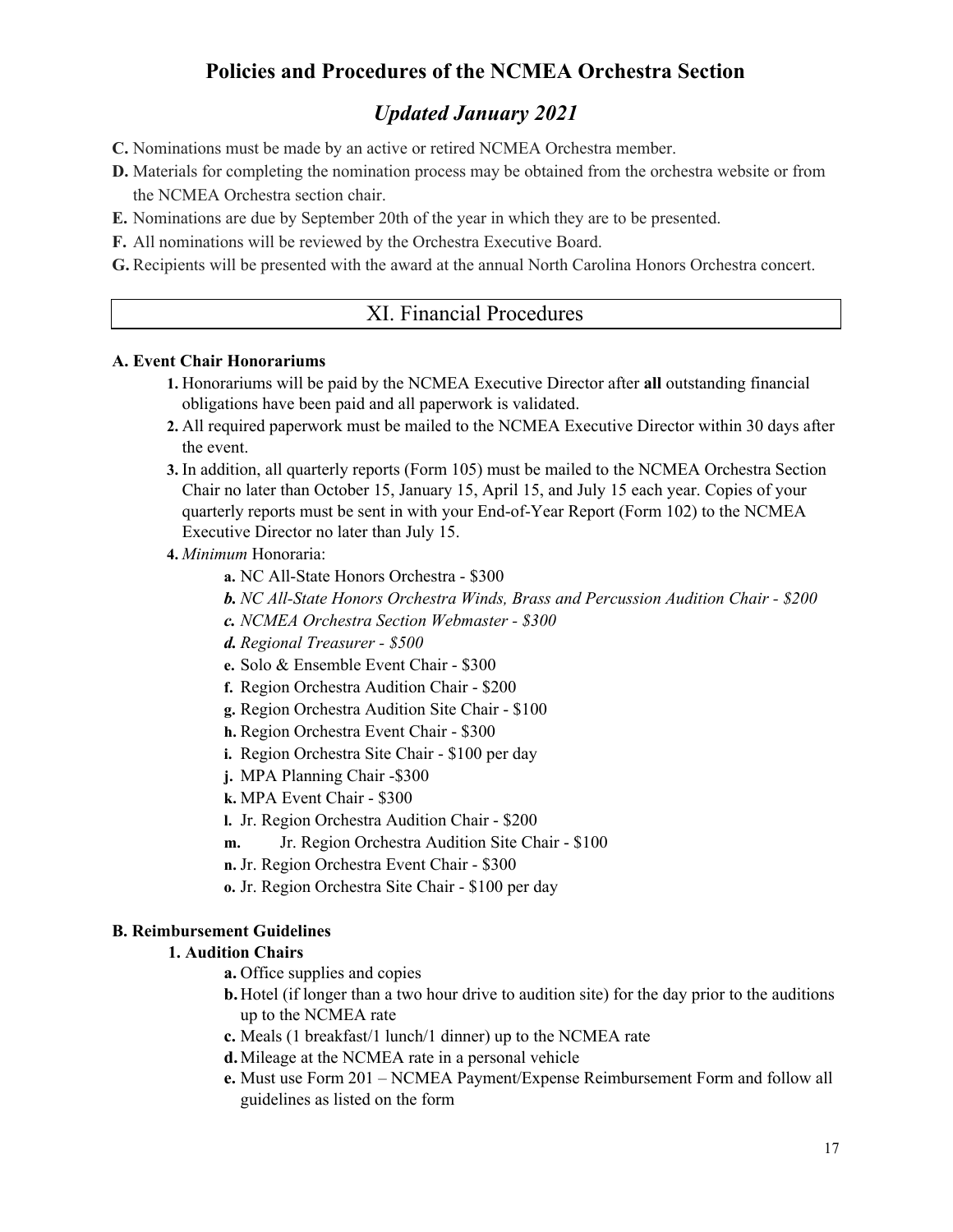## *Updated January 2021*

### **2. Event Chairs**

**a.** Postage

- **b.** Office supplies and copies
- **c.** Hotel expense up to the NCMEA rate
- **d.** Meals (1 breakfast/1 lunch/1 dinner per day) up to the NCMEA rate
- **e.** Mileage at the NCMEA rate in a personal vehicle
- **f.** Other related general expenses (purchase of music, etc.)
- **g.** Must use Form 201 NCMEA Payment/Expense Reimbursement Form and follow all guidelines as listed on the form

### **C. Substitute Pay for NCMEA Orchestra Section Event Chairs**

**1.** Any student event chair may have their substitute paid for by the event receipts if the event chair submits a request to the NCMEA Orchestra Section Chair thirty days prior to the event. Included with the request should be a letter from the principal that states the cost of the substitute for the day(s) of the event. The NCMEA Orchestra Section Board of Directors will review and take action on any request submitted at the NCMEA Orchestra Section Board of Directors meeting held prior to the NCMEA Orchestra Section Business Meeting which will be held on Sunday afternoon of the NCMEA Professional Development Conference. If approved, a copy of the approval letter (email acceptable) from the NCMEA Orchestra Section Chair must be included in the Student Event Financial Report that is submitted to NCMEA after the end of the event.

#### **D. NCMEA Orchestra Section Board of Directors Reimbursement Guidelines**

**1.** The NCMEA Orchestra Section Board of Directors may schedule meetings out of necessity. These meetings will be pre-announced and may include attendance at all regional business meetings. The NCMEA Orchestra Section will be responsible for the following expenses:

- **a.** Office supplies and copies
- **b.** Hotel expense up to the NCMEA Rate (if longer than a two hour drive to meeting site)
	- i. Two to a room
	- ii. If board members request a room for themselves, they will pay 1/2 of the cost of the room.
- **c.** Meals (1 breakfast/1 lunch/1 dinner per day) up to the NCMEA Rate
- **d.** Mileage at the NCMEA Rate
- **e.** Must use Form 201 NCMEA Payment/Expense Reimbursement Form and follow all guidelines as listed on the form

#### **E. NCMEA Orchestra Section Committee Reimbursement Guidelines**

**1.** Committees formed at the NCMEA Orchestra Section Business Meeting may need to meet out of necessity. The NCMEA Orchestra Section will be responsible for the following expenses:

- **a.** Office supplies and copies (Committee Chair)
- **b.** Other expenses to be approved by the NCMEA Orchestra Section Board of Directors **i.** Committee Chair will submit the committee's date(s) of meeting(s) and location(s) and submit to the NCMEA Orchestra Section Chair for board consideration.
- **c.** Must use Form 201 NCMEA Payment/Expense Reimbursement Form and follow all guidelines as listed on the form
- **d.** Any expenses not covered by these guidelines will not be reimbursed